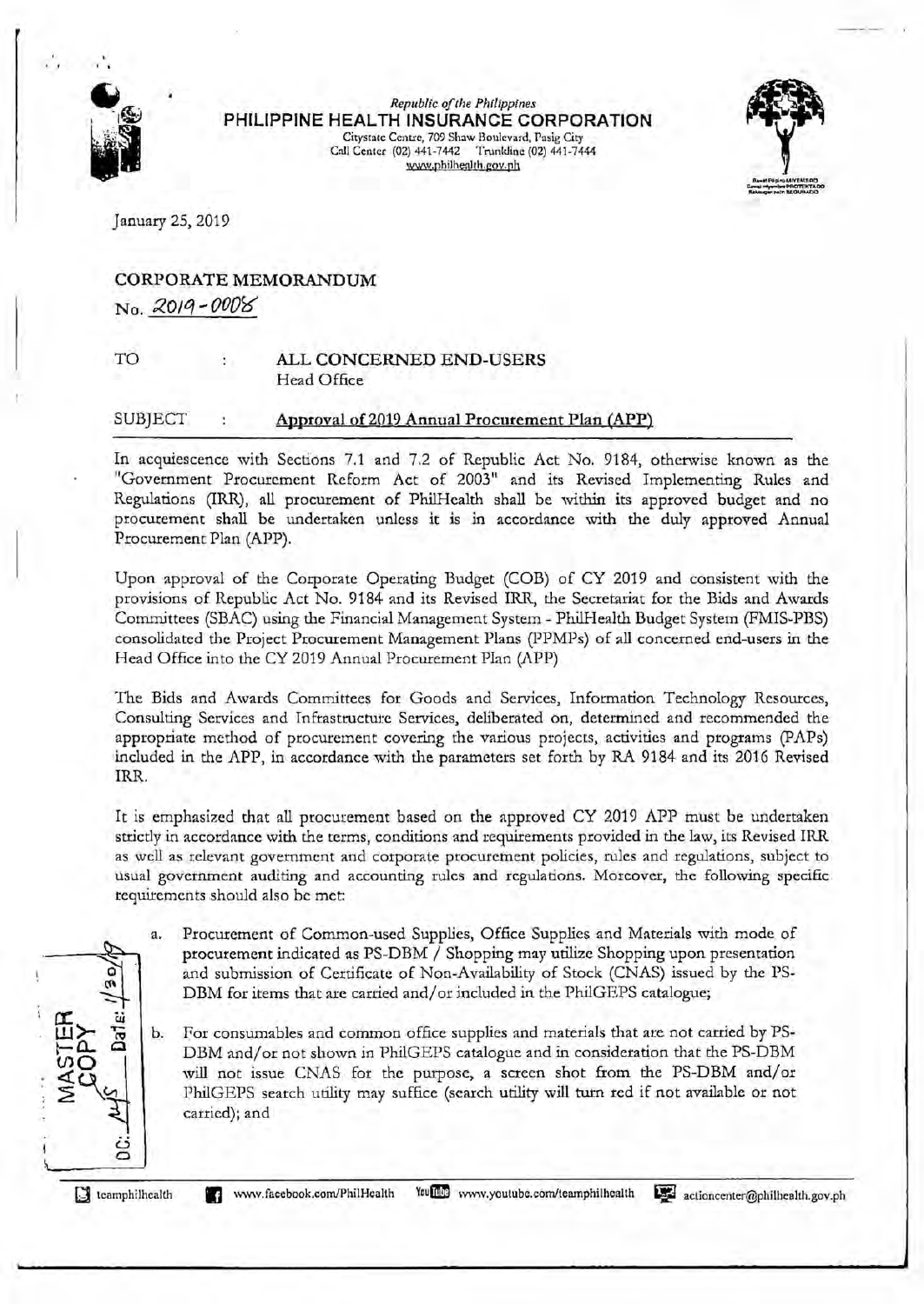c. Procurement of goods whose mode of procurement determined to be through "Direct Contracting" must comply with the requirements of Section 50 ofRA 9184 and its 2016 Revised IRR. as well as COA Circular 2012-001. It shall likewise be supported by the appropriate certification from the exclusive dealer or manufacturer, duly authenticated by the Philippine Consulate / Embassy / Labor Office where the Head Office of the dealer or manufacturer is located, if foreign goods.

Under the authority granted by the PhilHealth Board of Directors to the President and Chief Executive Officer (CEO) as Head of Procuring Entity, the attached CY 2019 APP is hereby approved and enjoined all to facilitate procurement and implementation of the PAPs thereat.

For information and strict compliance of all concerned.

ROY B. FERRER, M.D., MSc. Acting President and Chief Executive Officer (CEO) Date Signed: 1 30 2019

- I



 $\ddot{\cdot}$ 

 $\lambda$  .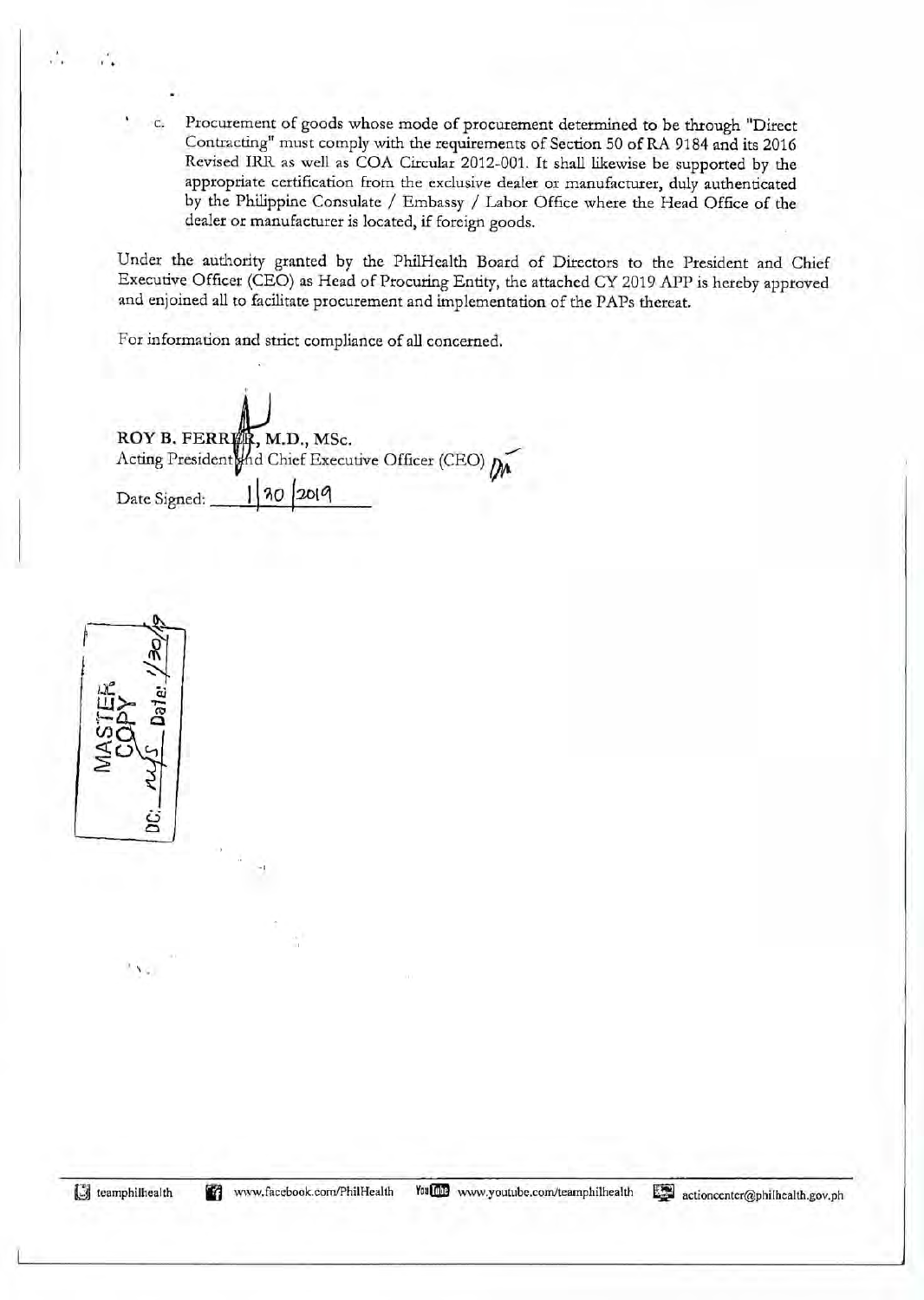

Republic of the Philippines PHILIPPINE HEALTH INSURANCE CORPORATION

Citystate Centre, 709 Shaw Boulevard, Pasig City Call Center (02) 441-7442 Trunkline (02) 441-7444 www.philhealth.gov.ph



# **CY 2019 ANNUAL PROCUREMENT PLAN (APP)**

# **CENTRAL OFFICE**

## **BAC - INFRASTRUCTURE**